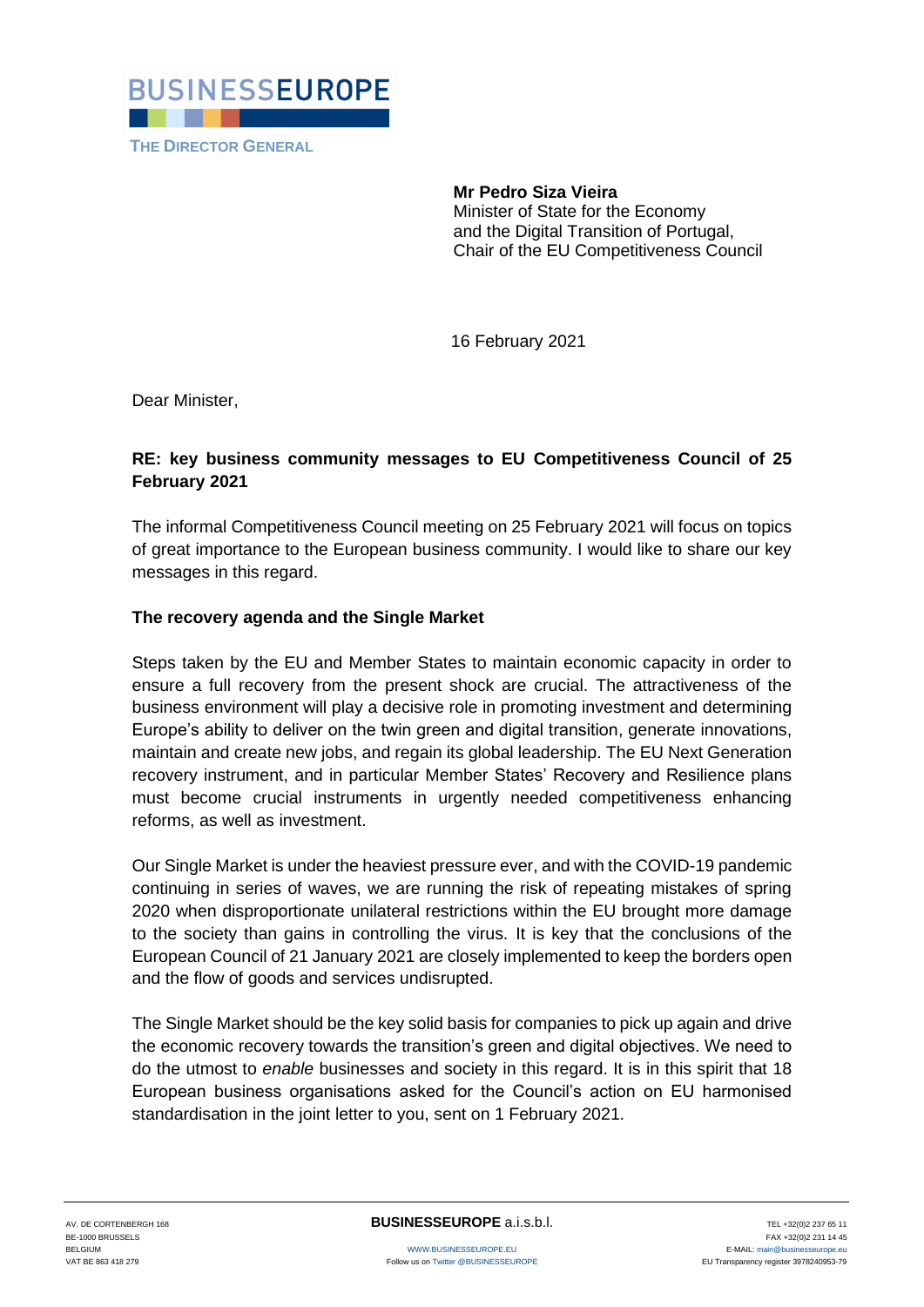

In light of the above, BusinessEurope:

- $\triangleright$  is particularly worried about the latest reports on new restrictions at borders and disruptions of the free movement of goods and services in the Single Market; a repetition of the uncoordinated and disproportionate restrictions that were introduced in spring of last year must absolutely be avoided, and we urge the Presidency to regularly discuss COVID-19 mitigation measures with Member States at all levels, in order to keep the borders open and ensure the unimpeded functioning of the Single Market<sup>-</sup>
- $\triangleright$  expects the Presidency to actively follow-up on the upcoming Strategic Report on the Single Market, foreseen for publication by the Commission in March;
- ➢ reiterates the political nature of the problems with EU harmonised standardisation and the urgency of necessary actions, including by the Council, in view of the renewal of Industrial Strategy, as highlighted in the above-mentioned joint industry letter of 1 February 2021;
- ➢ underlines deep concerns that the European Commission has not yet delivered its communication on Better Regulation, including on the application of the "One-In-One-Out" principle, that was postponed several times; it leaves this policy area without clarity on the present Commission's approach to ensuring evidence-based regulation and reduction of unnecessary regulatory burden for business.

## **Public Country-by-Country Reporting**

BusinessEurope supports the fight against corporate tax fraud and evasion, and we have throughout the years been actively involved to support the OECD's Base Erosion and Profit Shifting (BEPS) project, including the non-public disclosure and exchange of tax information between countries ('country by country reporting'; CbCR).

However, we continue to be very concerned by the Commission's proposal for the EU to unilaterally require public country-by-country reporting by amending directive 2013/34/EU ('Public CbCR'). The implementation of public CbCR would force companies to reveal sensitive corporate information (cost structures, profit margins, etc) to the public and (non-EU) competitors, thus reducing the attractiveness of the EU as an investment destination, putting those companies at a commercial disadvantage. The option to delay for 6 years the public disclosure of this information under the Council's safeguard clause would not resolve this, as the information would remain sensitive particularly for companies with stable business models and stable margins.

Public CbCR would also undermine the role of tax authorities who have the expertise and information to properly enforce tax rules and would not support an informed discussion about company's tax liabilities leading possibly to misguided interpretation by the public and unjustified reputational damage to the companies.